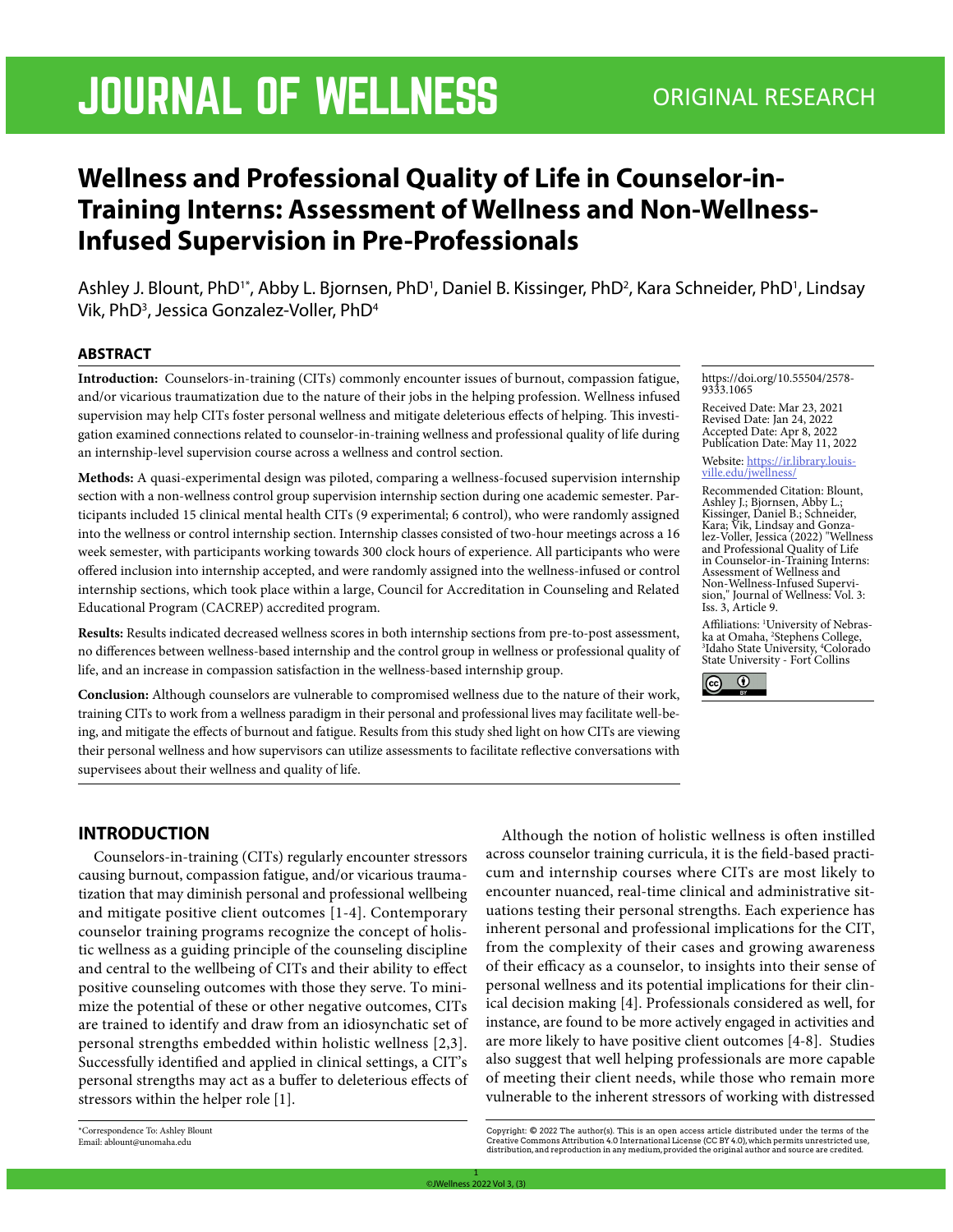clients are more inclined to experience vicarious trauma, compassion fatigue, and burnout [5, 9-12]. In addition to increasing the risk for substance abuse, anxiety, relationship issues, sleep disturbances, depression and suicidal ideation or suicide, counselor burnout may lead to diminished clinical judgement, and poorer attitudes towards clients [5]. Ultimately, while internships offer CITs experiences designed to develop their clinical acumem, they also serve as a gateway for a more critical examination of personal wellness and its potential to effect the quality of their current and future well-being and clinical efficacy [3,10]. To do so, however, requires that CITs practice under the tutelage of experienced clinicians with advanced training in clinical supervision. This study seeks to explore the notion that supervisors who utilize a wellness-based supervison approach are uniquely positioned to facilitate a CIT's awareness of the implications of personal wellness relative to their personal and professional quality of life and the quality of services they provide to clients. The following sections highlight the areas of professional quality of life and wellness and highlight how these variables might be important to CIT development throughout the training experience and beyond.

#### **Professional Quality of Life**

The connection among personal wellness, professional competence, and client care is at the center of this and other investigations involving professional quality of life. To assess quality of life, the Professional Quality of Life Scale (ProQoL) is commonly utilized [7]. Mullen et al. [12] examined the relationship among stress, burnout, and job satisfaction of school counselors ( $N = 750$ ) and found that participants' burnout and perceived stress had a negative correlation with job satisfaction. Puig et al. [10] investigated burnout in helpers ( $N = 129$ ) and found that burnout accounted for a large amount of the variance in personal wellness. Thus, professional quality of life is assessed alongside wellness in this investigation.

#### **Wellness & Counselor Training**

Wellness is "a way of life oriented toward optimal health and well-being in which the body, mind, and spirit are integrated by the individual to live more fully" [13]. Contemporary wellness research and practice in the counseling field are grounded in the strength-based Indivisible Self Model of wellness [14], which is based on the Wheel of Wellness [14]. The Indivisible Self Model highlights Coping, Social, Physical, Creative, and Essential parts as overarching components of wellness [14]. Multiple studies support the importance and utility of the wellness approach across a range of populations [15-20] and among students and educators within counselor preparation programs [14, 21-25]. The notion of facilitating counselor well-being is a core ideal of the counseling discipline and codified within the profession's ethical standards [26]. Consistent with this recognition is an increased focus among researchers relative to the development and application of wellness-based supervision models and interventions as a central feature of counselor development [8, 27-30].

#### **Wellness-Informed Supervision**

Current research on the impact of wellness-informed supervision strategies on CIT wellness and client outcomes is promising yet limited [4, 30-31]. Lenz and colleagues' [4] meta-review of wellness-informed supervision models (e.g., Wellnes Model of Supervision; WELMS) [4] and Integrative Wellness Model; IWM [32]) suggested a foundational level of empirical support for wellness-informed supervision models and strategies. Lenz et al. [4] evaluated features of wellness-informed approaches to supervision and found preliminary support for wellness approaches in supporting CIT development. We aimed to build upon Lenz and colleagues' [4] findings by exploring relationships between CIT wellness and professional quality of life during a wellness-based internship and control group internship section. Wellness-informed supervision allows CITs the opportunity to identify and apply their assets and resources in supervision and therapeutic settings, potentially enhancing their well-being and the well-being of their clients in a parallel process [32]. In turn, counselor educators and supervisors are better able to monitor CIT knowledge and skill development while remaining attentive to client well-being and safety —thus promoting a residual focus on wellness in the counseling profession [33-34].

# **METHODS**

#### **Purpose of the Study**

The purpose of this investigation was to explore CIT wellness and professional quality of life through a pretest-posttest quasi-experimental design—within a single-semester clinical mental health counseling internship experience. See **Figure 1 (next page)** for the Flow Diagram of the Quasi-Experimental Intervention. The course lasted 16 weeks, with a total of 2 hours of dedicated classroom time each week. Participants were able to register for their Clinical Mental Health Counseling (CMHC) internship section initially and then the internship sections were randomly assigned as a wellness-based supervision section or a control-based supervision section. The wellness-infused supervision followed the Wheel of Wellness and Indivisible Self Model to educate students on wellness, assess wellness levels, and develop plans of action to improve wellness. Specifically, the wellness section used the aforementioned models as discussion pieces and also:

- a. explored CIT overall wellness at pre-and-post supervision experience as measured by the Five-Factor Wellness Inventory (5F-Wel)14;
- b. assessed CIT professional quality of life at pre-and-post supervision experience as measured by the Professional Quality of Life Scale (ProQol)7;
- c. assessed social desirability as measured by the Marlow Crown Social Desirability Scale-X135; and
- d. assessed potential group differences (between wellness-based supervision internship and control supervision internship) in the aforementioned areas.

We examined the overall wellness scores, professional quality of life, and mean group differences in wellness or professional quality of life in both CIT supervision sections.

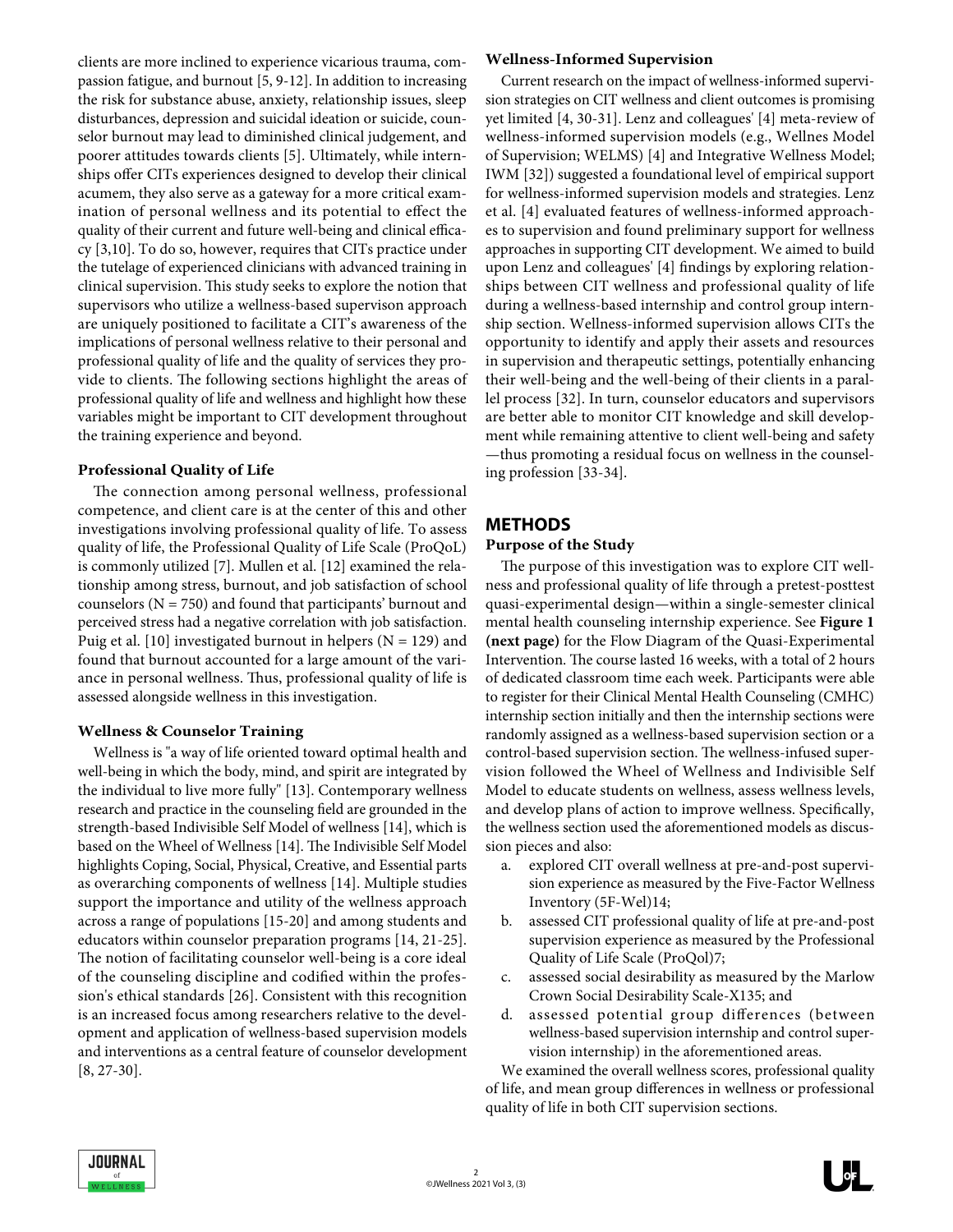#### **CONSORT 2010 Flow Diagram**



Figure 1: Flow Diagram of Quasi-Experimental Intervention

#### **Instruments**

#### **Demographic Questionnaire**

All CIT participants completed a general demographic questionnaire answering questions relating to ethnicity, sex, primary population served, earned degrees, and time in the field or profession.

#### **MCSDS-X1**

Participants completed the MCSDS–X1 [35], which is a 10-item shorter version of the Marlowe–Crowne Social Desirability Scale [36], assessing if participants are answering truthfully, or in a socially desirable way. Sample items from the MCSDS–X1 are "I'm always willing to admit it when I make a mistake," and "I like to gossip at times." Furthermore, MCSDS–X1 item scoring is based on a 1 (items that are socially desirable) to 0 (items that are not socially desirable) range, with total scores on the assessment ranging from 0 to 10. Individuals scoring higher than five are viewed as answering in a socially desirable manner. The MCSDS–X1 has an internal consistency range of around 0.50 to 0.90 [37-40]. The internal consistency reliability for the MCSDS-X1 with these data was 0.689, which was acceptable [41].

#### **5F-Wel**

The Five-Factor Wellness Inventory (5F-Wel) [14] is an evidence-based wellness instrument used to assess wellness characteristics. The current version of the 5F-Wel is a 91-item self-report assessment ranging from strongly disagree, disagree, agree, and strongly agree, with high scores indicating increased levels of wellness. Example items include: "I am optimistic about



the future" and "My religion helps my well-being". Reliability coefficients range from  $\alpha$  = 0.94 for total wellness to an average of  $\alpha$  = 0.92 for the second-order factors (Creative Self, Coping Self, Social Self, Physical Self, and Essential Self) [14].

#### **ProQol**

The ProQoL [42] is a 30-item self-report assessment measuring compassion fatigue and compassion satisfaction. Compassion fatigue is further divided into two subscales, burnout and secondary traumatic stress. Thus, the ProQol consists of three subscales: (a) Burnout (10 items), (b) Compassion Satisfaction (10 items), and (c) Secondary Traumatic Stress (10 items). Participants report the frequency of experiences on a Likert scale ranging from 0 (never) to 5 (very often). Sample items include: I am happy and I feel trapped by my job as a helper. Internal consistency coefficients range from  $\alpha = 0.78$ (Burnout) to 0.80 (Compassion Fatigue) to  $\alpha$  = .84 (Compassion Satisfaction) [7].

#### **Intervention**

Following Institutional Review Board (IRB) approval, CITs enrolled in two internship courses were invited to participate in the investigation. One of the groups was randomly selected as the experimental group, in which the interns  $(n = 9)$  participated in a wellness-infused supervision experience.

#### **Wellness Group Supervision**

The wellness group supervision and education components were based largely on the Indivisible Self Model, and Wheel of Wellness described above) and included:

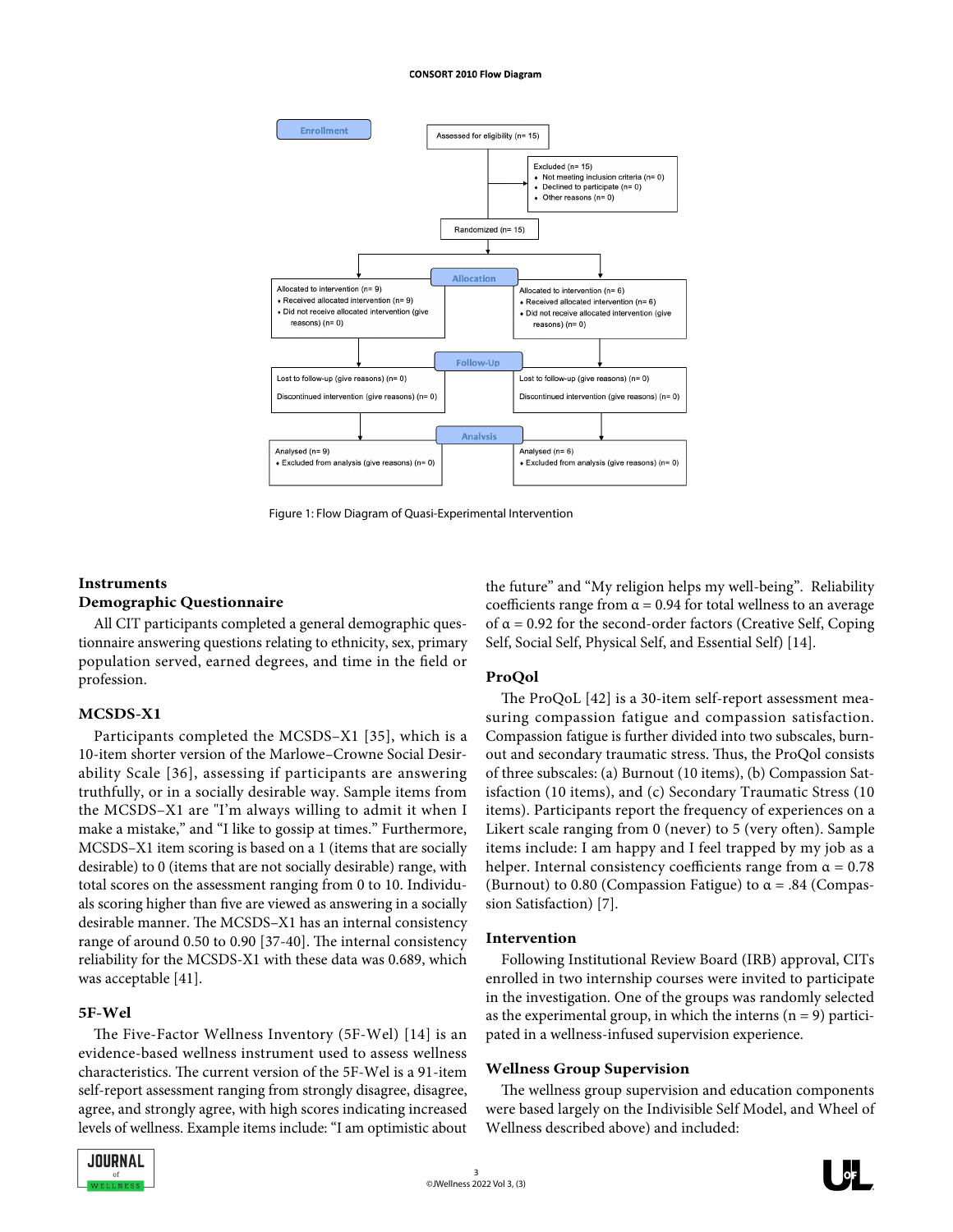- a. pre-assessment (prior to the start of the first course);
- b. wellness education (during every internship course meeting, involved 15 minutes of wellness-based discussion using the wheel of wellness tenets and Indivisible Self Model factors);
- c. development of individual wellness plans (during the third internship course meeting, **Figure 2**);
- d. weekly wellness-focused supervisory check-ins (10 minutes where particpants could freely talk about wellness and elicit/offer feedback), and
- e. post-assessment (following internship course completion).

During the pre-assessment phase, the CITs first received an informed consent document for participation in the study. Participants completed the battery of assessments (e.g., demographic form, 5f-Wel, Helping Professional Wellness Discrepancy Scale, ProQol, MCSDS-X1). CITs were given assessment results and developed a Wellness Plan [43] (see Figure 1) based on both assessment results and the supervisees personal preference. At the end of the semester, the CITs participated in post-assessments (i.e., 5F-Wel, HPWDS, ProQoL, MCSDS-X1).

Figure 2: Wellness Plan Example

| <b>Dimension of</b><br>Wellness | <b>Things I regularly</b><br>do to strengthen<br>this dimension | Goal for improving this<br>dimension | <b>Obstacles</b> | What is my motivation? | Date to<br>notice<br>progress? | I commit<br>to this<br>goal:<br><b>Initials</b><br>here |
|---------------------------------|-----------------------------------------------------------------|--------------------------------------|------------------|------------------------|--------------------------------|---------------------------------------------------------|
| Physical                        |                                                                 |                                      |                  |                        |                                |                                                         |
| <b>Emotional</b>                |                                                                 |                                      |                  |                        |                                |                                                         |
| <b>Spiritual</b>                |                                                                 |                                      |                  |                        |                                |                                                         |
| <b>Intellectual</b>             |                                                                 |                                      |                  |                        |                                |                                                         |
| Social                          |                                                                 |                                      |                  |                        |                                |                                                         |
| Occupational                    |                                                                 |                                      |                  |                        |                                |                                                         |
| Environmental                   |                                                                 |                                      |                  |                        |                                |                                                         |

\*Adapted from Granello and Young (2012)

# **Control Group Supervision**

In the control internship group ( $n = 6$ ), participants went through the following:

- a. pre-assessment,
- b. weekly supervisory check-ins, and
- c. post-assessment.

Pre-and-post assessments were the same as the wellness-based experimental format, however, CITs in this section did not receive wellness assessment results, were not offered wellness-infused supervision, and did not create individualized wellness plans. Following post-assessment, CITs were able to receive their assessment results and consult with the instructors if they wanted more information or assistance with creating a personalized wellness plan.

# **Data Analysis**

Following the data collection process, data were cleaned and scored, entered into an excel file, and analyzed by the Statistical



Package for the Social Sciences (Version 19.0). Prior to beginning the data analysis process, the data was screened and preliminary analyses were conducted. Data were assessed for normality and checked for outliers. A sample size of 20 was deemed acceptable for identifying a large effect size (power = 0.80) at the 0.10 level (Cohen, 1992)—based on a significance Cohen's d effect sizes of  $0.2$  = small effect,  $0.5$  = medium effect, and 0.8 = large effect [44]. Due to the power total and Council for Addreditation of Counseling and Related Educational Programs (CACREP) student/faculty ratios (a faculty to student ratio of 12:1 is required, but clinical courses are often 6-9 students total) our sample of 15 was deemed appropriate for this investigation [45].

# **RESULTS**

# **Participant Characteristics**

Participants included internship one-level CITs enrolled in a 300-hour field experience course in a Midwestern, CACREP program. All 15 participants were completing CMHC degrees and exclusion criteria was not being enrolled in the internship course. Twelve participants identified as females, three participants identified as males, and zero participants identified as other. Five participants identified as married, nine participants identified as single, and one participant preferred not to answer. Regarding employment status, six participants stated they worked full-time in addition to school, eight participants said they were employed part-time in addition to school, and one participant was currently unemployed. Finally, one participant identified as African American, thirteen participants identified as Caucasian, and one participant identified as Hispanic/Latinx. See **Table 1** for a demographic breakdown.

| Table 1: Demographic Breakdown |  |
|--------------------------------|--|
|--------------------------------|--|

|                            | Experimental Group ( $n = 9$ ) | Control Group $(n = 6)$ |
|----------------------------|--------------------------------|-------------------------|
| <b>Biological Sex</b>      |                                |                         |
| Female                     | 8 (88.9%)                      | 4 (66.7%)               |
| Male                       | 1 (11.1%)                      | 2(33.3%)                |
| <b>Marital Status</b>      |                                |                         |
| Married                    | 3 (33.3%)                      | 2 (33.3%)               |
| Single                     | 6 (66.7%)                      | 3 (50%)                 |
| Prefer Not To Answer       | $0(0\%)$                       | 1 (16.7%)               |
| <b>Employment Status</b>   |                                |                         |
| <b>Employed Full Time</b>  | 3 (33.3%)                      | 3 (50%)                 |
| <b>Employed Part Time</b>  | 5(55.6%)                       | 3 (50%)                 |
| Not Working                | 1 (11.1%)                      | $0(0\%)$                |
| <b>Education</b>           |                                |                         |
| <b>Graduate Student</b>    | 9 (100%)                       | 6 (100%)                |
| <b>Cultural Background</b> |                                |                         |
| African American           | 1 (11.1%)                      | $0(0\%)$                |
| Caucasian                  | 7 (77.8%)                      | 6 (100%)                |
| Hispanic/Latinx            | 1 (11.1%)                      | $0(0\%)$                |
| Other                      | $0(0\%)$                       | $0(0\%)$                |

# **ProQol**

A review of the measures of the results for the ProQol indicated that participants in the wellness-based internship group pre-test were: (a) Burnout (10 items; M = 19.33, SD = 5.50), (b) Secondary Traumatic Stress (10 items; M = 21.33, SD = 5.48), and (c) Compassion Satisfaction (10 items;  $M = 38.44$ , SD = 5.50). The results for the post-test were: (a) Burnout (10 items;  $M = 20.55$ ,  $SD = 4.33$ ), (b) Secondary Traumatic Stress (10 items;  $M = 20.22$ ,  $SD = 5.04$ ), and (c) Compassion Satisfaction

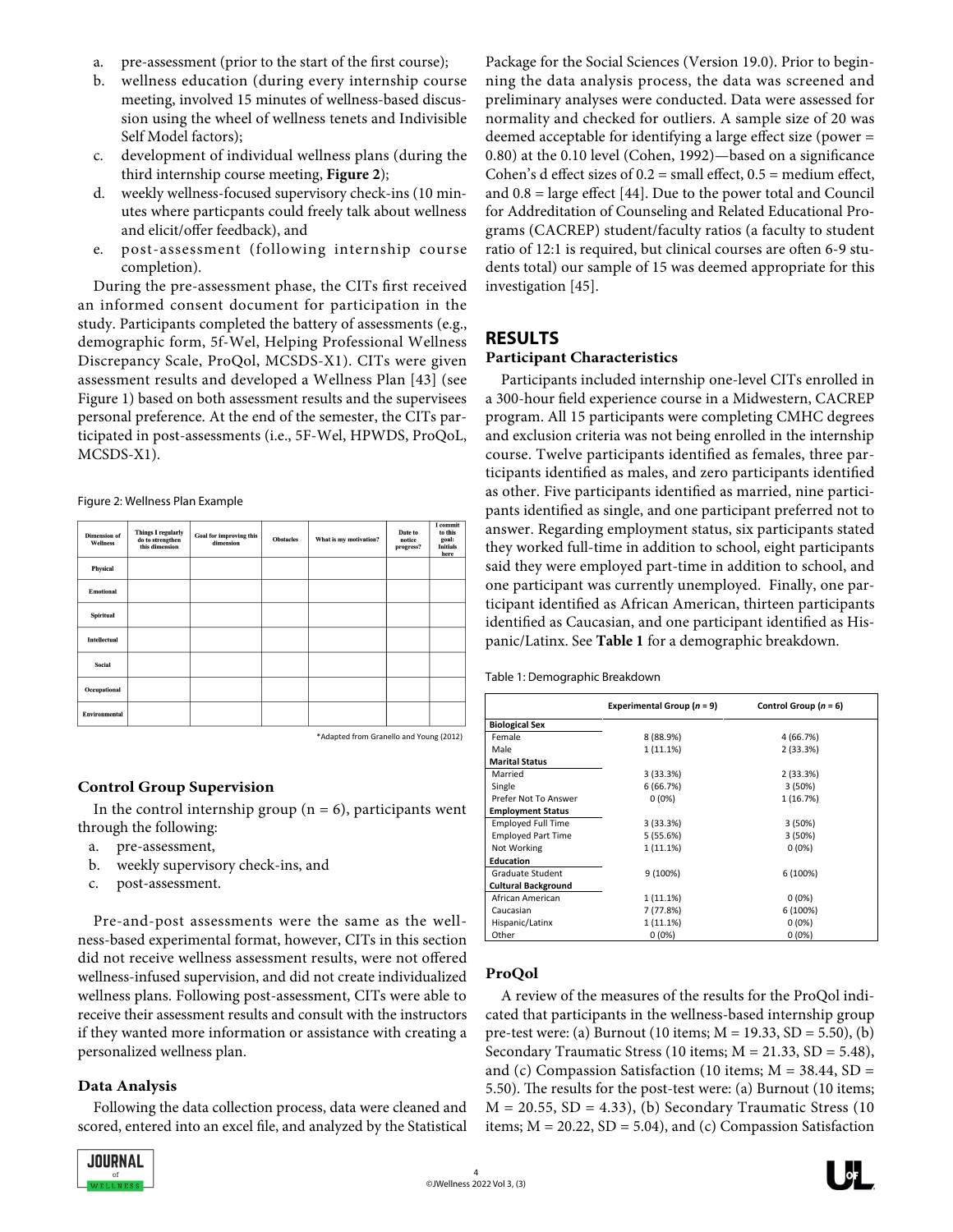(10 items;  $M = 42.33$ ,  $SD = 4.24$ ). For the control internship group, pre-assessment results were: a) Burnout (10 items;  $M = 19.83$ ,  $SD = 6.27$ ), (b) Secondary Traumatic Stress (10 items; M = 21.33, SD = 6.80), and (c) Compassion Satisfaction (10 items;  $M = 41.66$ ,  $SD = 6.83$ ). The results for the post-test were: (a) Burnout (10 items;  $M = 20.83$ , SD = 4.26), (b) Secondary Traumatic Stress (10 items; M = 17.83,  $SD = 4.40$ ), and (c) Compassion Satisfaction  $(10 \text{ items}; M = 39.83, SD = 3.55).$ 

A paired samples t-test was utilized to assess within group differences within the ProQoL subscales at pre-and post-assessment. For the experimental wellness-based internship section Burnout subscale, we found no statistical significance:  $t(8) =$ -0.757, p < 0.47. For the Secondary Traumatic Stress subscale, we found no statistical significance:  $t(8) = 0.533$ ,  $p < 0.609$ . Finally, for the Compassion Satisfaction subscale, we found a statistically significant change:  $t(8) = -2.84$ ,  $p < 0.022$ . Regarding the control group internship section Burnout subscale, we found no statistical significance:  $t(5) = -0.248$ ,  $p < 0.81$ . For the Secondary Traumatic Stress subscale, we found no statistical significance:  $t(5) = 1.27$ ,  $p < 0.26$ . Finally, for the Compassion Satisfaction subscale, we also found a statistically non-significant change: t(5) = 0.617, p < 0.564. See **Table 2** for ProQol results.

Table 2: ProQol Results

|                    |                          | <b>Wellness Internship Course</b> | <b>Control Internship Course</b> |
|--------------------|--------------------------|-----------------------------------|----------------------------------|
| <b>Pre-Test</b>    |                          |                                   |                                  |
|                    | Burnout                  | 19.33                             | 19.83                            |
|                    | Sec.                     |                                   |                                  |
|                    | <b>Traumatic</b>         | 21.33                             | 21.33                            |
|                    | <b>Stress</b>            |                                   |                                  |
|                    | Compassion               | 38.44                             | 41.66                            |
|                    | Satisfaction             |                                   |                                  |
| Post-Test          |                          |                                   |                                  |
|                    |                          |                                   |                                  |
|                    | Burnout                  | 20.55                             | 20.83                            |
|                    | Sec.<br><b>Traumatic</b> | 20.22                             | 17.83                            |
|                    | <b>Stress</b>            |                                   |                                  |
|                    | Compassion               |                                   |                                  |
|                    | Satisfaction             | 42.33                             | 39.83                            |
|                    |                          |                                   |                                  |
| Within             |                          |                                   |                                  |
| Group              |                          |                                   |                                  |
| <b>Differences</b> |                          |                                   |                                  |
|                    | Burnout                  | $t(8) = -.757, p < .47$           | $t(5) = -.248, p < .81$          |
|                    | Sec.                     |                                   |                                  |
|                    | Traumatic                | $t(8) = .533, p < .609$           | $t(5) = 1.27, p < .26$           |
|                    | <b>Stress</b>            |                                   |                                  |
|                    | Compassion               | $*t(8) = -2.84, p < .022$         | $t(5) = .617, p < .564$          |
|                    | Satisfaction             |                                   |                                  |

\*Denotes Statistical Significance

 Effect sizes were calculated and analyzed using Cohen's d. For the wellness-based internship group, the following findings emerged: Burnout (d = 0.25), Secondary Traumatic Stress (d = 0.21), and Compassion Satisfaction  $(d = 0.79)$ , indicating small effects for burnout and secondary traumatic stress scores and a large effect for compassion satisfaction at pre-and-post assessment. For the control internship group: Burnout  $(d = 0.19)$ , Secondary Traumatic Stress  $(d = 0.6)$ , and Compassion Satisfaction ( $d = 0.34$ ), indicating small effects for burnout and compassion satisfaction and a medium effect for secondary traumatic stress.



|                                      | <b>Wellness Internship Course</b> | <b>Control Internship Course</b> |  |
|--------------------------------------|-----------------------------------|----------------------------------|--|
| <b>Overall Wellness</b><br>Pre-Test  | $M = 81.07$                       | $M = 82.65$                      |  |
| <b>Overall Wellness</b><br>Post-Test | $M = 79.4$ .                      | $M = 79.44$                      |  |
| Within Group<br><b>Differences</b>   | $t(8) = .905, p = .392$           | $t(5) = .771, p = .475$          |  |

### **5F-Wel**

Because of the normality of the data, a paired samples t-test was utilized to assess within-group differences on overall wellness. Participants' analysis indicated a decrease in wellness scores for the wellness-based internship group pre-test  $(M =$ 81.07,  $SD = 5.91$ ) and post-test (M = 79.4,  $SD = 2.99$ ); t(8) = 0.905,  $p = 0.392$ . Scores indicated that participants were "well" and scored high on overall wellness for pre-and-post assessment. Though there was not a significant decrease in wellness scores, it is interesting that overall wellness scores decreased following a wellness-based internship course. Control group analysis indicated a statistically non-significant decrease in wellness scores as well; pre-test ( $M = 82.65$ ,  $SD = 5.53$ ) and posttest (M = 79.44, SD = 9.37); t(5) = 0.771, p = 0.475. See **Table 3**. Mean wellness scores at pre and post assessment indicated participants were functioning well and scored high on overall wellness. The effect size for the experimental group was 0.4, indicating a medium effect, while the effect size for the control group was 0.7, indicating a large effect. Participants in the control group initially scored higher on overall wellness than the wellness-based internship group. Both groups appeared to end their internship experience with the same overall wellness average at post-assessment (approximately  $M = 79$ ).

No statistically significant differences in overall wellness were found in the control section ( $M = 82.65$ ,  $SD = 5.5$ ) and wellness-based section ( $M = 81.1$ ,  $SD = 5.91$ ) at pre assessment: t(13)  $= -5.17$ ,  $p < 0.614$  for the control section (M = 79.44, SD = 9.38) and wellness based section ( $M = 79.4$ ,  $SD = 2.99$ ) at post-assessment:  $t(13) = -0.012$ ,  $p < 0.99$ . For professional quality of life subscales, we found no statistically significant difference in burnout, compassion satisfaction, or compassion fatigue between the control and wellness-based internship groups at pre-and-post assessment.

# **DISCUSSION**

Though non-significant, the decrease in wellness among both internship sections poses interesting questions. Obtaining 300 clock hours of work with clients, though integral to CIT development, could cause increased levels of stress and anxiety. The (re) exposure to the wellness paradigm may have allowed students in the wellness group to report their sense of wellness more accurately and to engage in a thorough analysis of their level of functioning [2]. The use of wellness strategies during the internship may have triggered more CIT reflection and influenced the decrease in overall well-being. This seemingly neutral finding may reveal a vital opportunity to blend reflective and wellness-informed pedagogical and supervision strategies as a means for enhancing CIT self-awareness and, by extension,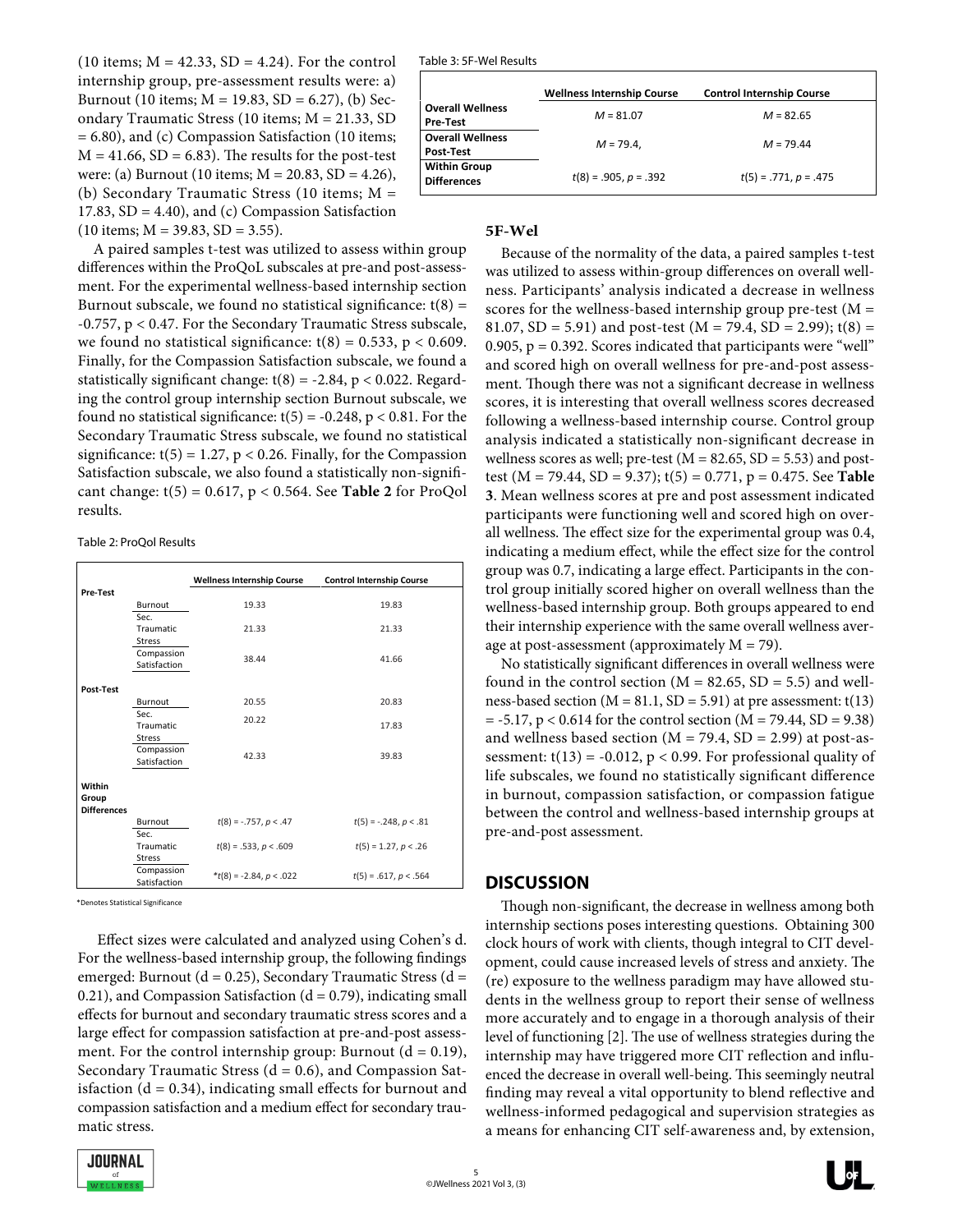clinical and ethical competence. The intentional confluence of reflection and wellness-informed supervision strategies fits naturally into the inherent developmental aspect of CIT supervision, allowing for reflective strategies tailored to the supervisee's idiosyncratic strengths and developmental level. This framework also creates research opportunities for examining the efficacy of wellness-based supervision formats (individual, triadic, group, and direct supervision) across distinct supervision models [46- 49]. Individual supervisor and supervisee characteristics are known to influence the supervisory alliance could also be investigated, as well as client outcomes [46-47].

Results specific to professional quality of life include a more critical exploration of non-significant findings. First, as framed in the previous section, the multidimensional, dynamic, and holistic nature of the wellness model warrants close examination of even non-significant relationships between CIT total wellness and the ProQol. It may be reasonable to assert that disparities in wellness factors would emerge across second and third-order factors (as measured on by the 5F-Wel) between the CIT groups, and that those disparities could yield valuable insights into how CIT personal wellness may interact with the distinctive elements of CIT professional quality of life. Empirical support for this notion is found in the statistically significant increase in pre-post compassion satisfaction element of ProQol.

Several inferences may be drawn from the significant pre-post compassion satisfaction score. First, CITs are experiencing a sense of pleasure and accomplishment in the care they are providing at an early phase of their professional training [50]. This is consistent with the compassion satisfaction of experienced professional counselors [51]. Second, these findings support wellness-informed supervision as central to grounding CITs in work-life balance philosophy, which may protect them from future compassion fatigue and burnout [52-53]. Third, findings related to compassion satisfaction offer insight into the complicity between second and third order wellness factors and focusing on fostering compassion satisfaction could support CIT skill development and professional competence and also serve as a protective factor against compassion fatigue and unwellness.

#### **Limitations & Future Research**

A limitation in this investigation was that power was slightly lower than the recommended 20. However, we wanted to focus on a single internship semester to maintain the integrity and homogeneity of the study, and adhere to the CACREP faculty/student ratios limiting the number of students in the internship courses. Thus, future investigations could increase the power by increasing the overall sample size. An additional limitation involves the demographics of the study, with the majority of participants identifying as Caucasian and Female. A final limitation of the investigation is that causality between the investigation and the outcome cannot be inferred, as the study is quasi-experimental in nature. Therefore, the results and generalizability should be examined with caution.

Future research could explore wellness in-depth and the complexities within the 5F-Wel by involving longitudinal investigations of both wellness and career satisfaction for CITs. Further, future supervision studies assessing the idiosyncratic



Since group supervision occurs primarily within classroom settings during internships in counselor preparation programs, future research opportunities surrounding wellness-informed strategies in relation to group dynamics and the teaching styles of the course instructor/group supervisor. On the other hand, the similar non-significant decrease in wellness between the pre and post-tests offers a lane for more intentional studies regarding the personal characteristics and experiences of the supervisee over a semester that could weaken their sense of overall wellness. Closer inspection of CIT second and third-order wellness dimensions (e.g., available via the 5F-Wel but not included in this investigation) may highlight more nuanced CIT wellness resources and dynamics that could form the basis for designing more intentional wellness-based supervision strategies. Trainees may draw upon alternate personal assets and resources to offset those that may be inaccessible or diminished in response to stressors occurring during internship [14]. The significant improvement in compassion satisfaction noted in the ProQOL data is evidence of the need to consider all wellness data and its relationship to other supervisory relational or procedural constructs, holistically.

# **CONCLUSION**

Although counselors are vulnerable to compromised wellness due to the nature of their work, training CITs to work from a wellness paradigm in their personal and professional lives may facilitate well-being and mitigate the effects of burnout and potential impairment. At the very least, having discussions about wellness can lead to an increased sense of awareness and offer CITs an increased level of satisfaction in their work. Overall, this study sheds light on how CITs view their personal wellness and how supervisors can utilize assessments to facilitate reflective conversations with supervise about their perceptions.

# **REFERENCES**

- 1. Granello PF. Wellness Counseling. Boston: Pearson; 2013.
- 2. Blount AJ, Lambie GW. Development and factor structure of the helping professional wellness discrepancy scale. Meas Eval Couns Dev [Internet]. 2017;51(2):92– 110. Available from: http://dx.doi.org/10.1080/0748175 6.2017.1358060
- 3. Lambie GW. The contribution of ego development level to burnout in school counselors: Implications for

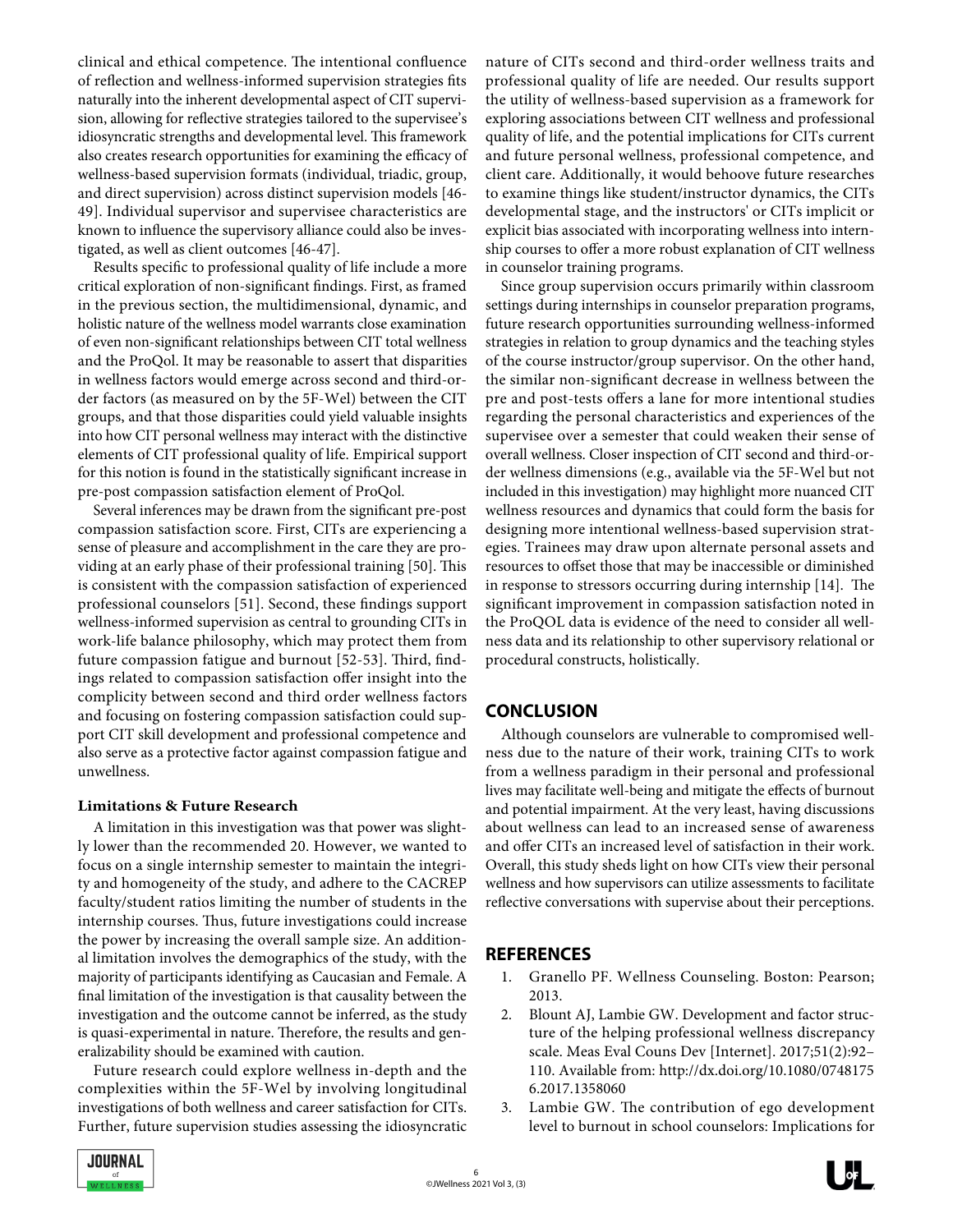professional school counseling. J Couns Dev [Internet]. 2007;85(1):82–8. Available from: http://dx.doi. org/10.1002/j.1556-6678.2007.tb00447.x

- 4. Lenz AS, Blount AJ, Norris CA. A multi-method synthesis of studies evaluating wellness-informed approaches to counselor supervision. Clin Superv [Internet]. 2018;37(2):339–59. Available from: http://dx.doi. org/10.1080/07325223.2018.1507858
- 5. Kumar S. Burnout and doctors: Prevalence, prevention and intervention. Healthcare (Basel) [Internet]. 2016;4(3):37. Available from: http://dx.doi.org/10.3390/ healthcare4030037
- 6. Lawson G, Cook JM. Wellness, self-care, and burnout prevention. In: Clinical Mental Health Counseling: Elements of Effective Practice [Internet]. 2455 Teller Road, Thousand Oaks California 91320: SAGE Publications, Inc.; 2017. p. 313–36. Available from: http://dx.doi. org/10.4135/9781071801253.n14
- 7. Lawson G, Myers JE. Wellness, professional quality of life, and career-sustaining behaviors: What keeps us well? J Couns Dev [Internet]. 2011;89(2):163–71. Available from: http://dx.doi.org/10.1002/j.1556-6678.2011. tb00074.x
- 8. Lenz AS, Smith RL. Integrating wellness concepts within a clinical supervision model. Clin Superv [Internet]. 2010;29(2):228–45. Available from: http://dx.doi.org/1 0.1080/07325223.2010.518511
- 9. Sharon Jayson UT. Burnout up among employees. USA today [Internet]. 2012 Oct 23; Available from: https:// www.usatoday.com/story/news/nation/2012/10/23/ stress-burnout-employees/1651897/
- 10. Puig A, Baggs A, Mixon K, Park YM, Kim BY, Lee SM. Relationship between job burnout and personal wellness in mental health professionals. J Employ Couns [Internet]. 2012;49(3):98–109. Available from: http://dx.doi. org/10.1002/j.2161-1920.2012.00010.x
- 11. Young ME, Lambie GW. Wellness in school and mental health systems: Organizational influences. J Humanist Couns Educ Dev [Internet]. 2007;46(1):98–113. Available from: http://dx.doi.org/10.1002/j.2161-1939.2007. tb00028.x
- 12. Mullen PR, Blount AJ, Lambie GW, Chae N. School counselors' perceived stress, burnout, and job satisfaction. Prof Sch Couns [Internet]. 2017;21(1). Available from: http://dx.doi.org/10.1177/2156759x18782468
- 13. Myers JE, Sweeney TJ, Witmer JM. The wheel of wellness counseling for wellness: A holistic model for treatment planning. J Couns Dev [Internet]. 2000;78(3):251–66. Available from: http://dx.doi. org/10.1002/j.1556-6676.2000.tb01906.x
- 14. Myers JE, Sweeney TJ. The indivisible self: An evidence-based model of wellness. The Journal of Individual Psychology [Internet]. 60(3):234–44. Available from: http://dx.doi.org/10.1177/1066480709348034
- 15. Granello PF. College students' wellness as a function of social support and empathic ability. J Coll Couns [Internet]. 1999;2(2):110–20. Available from: http://dx.doi. org/10.1002/j.2161-1882.1999.tb00149.x
- 16. Hodges E, Myers J. Counseling adult women survivors of childhood sexual abuse: Benefits of a wellness approach. J Ment Health Couns [Internet]. 2010;32(2):139– 53. Available from: http://dx.doi.org/10.17744/ mehc.32.2.t537j335522kx62q
- 17. Kissinger DB, Grover KS, Turner RC. Pediatric stroke caregiver well-being: A holistic wellness perspective. Rehabil Couns Bull [Internet]. 2019;63(4):245–55. Available from: http://dx.doi.org/10.1177/0034355219846653
- 18. Myers JE, Mobley AK, Booth CS. Wellness of counseling students: Practicing what we preach. Couns Educ Superv [Internet]. 2003;42(4):264–74. Available from: http://dx.doi.org/10.1002/j.1556-6978.2003.tb01818.x
- 19. Tanigoshi H, Kontos AP, Remley TP Jr. The effectiveness of individual wellness counseling on the wellness of law enforcement officers. J Couns Dev [Internet]. 2008;86(1):64–74. Available from: http://dx.doi. org/10.1002/j.1556-6678.2008.tb00627.x
- 20. Watson JC, Kissinger DB. Athletic participation and wellness: Implications for counseling college student-athletes. J Coll Couns [Internet]. 2007;10(2):153–62. Available from: http://dx.doi. org/10.1002/j.2161-1882.2007.tb00015.x
- 21. Barden S, Conley A, Young M. Integrating health and wellness in mental health counseling: Clinical, educational, and policy implications. J Ment Health Couns [Internet]. 2015;37(2):152–63. Available from: http:// dx.doi.org/10.17744/mehc.37.2.1868134772854247
- 22. Moorhead HJH, Gill C, Minton CAB, Myers JE. Forgive and forget? Forgiveness, personality, and wellness among counselors-in-training. Couns Values [Internet]. 2012;57(1):81–95. Available from: http://dx.doi. org/10.1002/j.2161-007x.2012.00010.x
- 23. Roach LF, Young ME. Do counselor education programs promote wellness in their students? Couns Educ Superv [Internet]. 2007;47(1):29–45. Available from: http:// dx.doi.org/10.1002/j.1556-6978.2007.tb00036.x
- 24. Smith L, Foley PF, Chaney MP. Addressing classism, ableism, and heterosexism in counselor education. J Couns Dev [Internet]. 2008;86(3):303–9. Available from: http://dx.doi.org/10.1002/j.1556-6678.2008.tb00513.x
- 25. Wester KL, Trepal HC, Myers JE. Wellness of counselor educators: An initial look. J Humanist Couns Educ Dev [Internet]. 2009;48(1):91–109. Available from: http:// dx.doi.org/10.1002/j.2161-1939.2009.tb00070.x
- 26. American Counseling Association. ACA Code of Ethics. Alexandria, VA; 2014.
- 27. Blount AJ, Bjornsen AL, Moore MM. Work values, occupational engagement, and professional quality of life in counselors-in-training: Assessments in a constructivist-based career counseling course. Prof Couns [Internet]. 2018;8(1):60–72. Available from: http:// dx.doi.org/10.15241/ajb.8.1.60
- 28. Lenz AS, Oliver M, Sangganjanavanich VF. Perceptions of the wellness model of supervision among counseling interns. Clin Superv [Internet]. 2014;33(1):45–62. Available from: http://dx.doi.org/10.1080/07325223.2014.90 5814